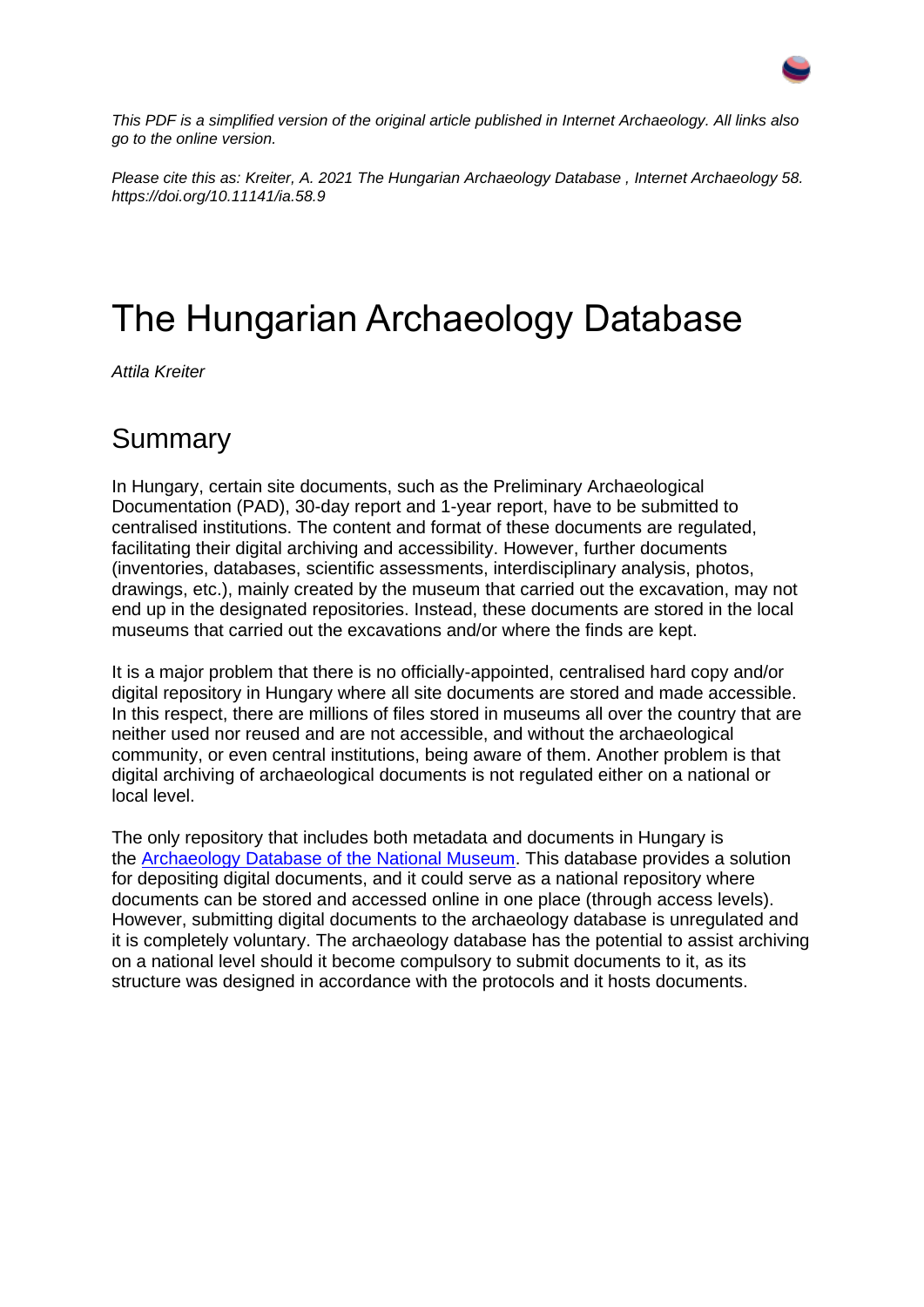# 1. Institutions and Legislation in **Hungary**

According to the legal regulation of archaeological excavations in Hungary, only state or local government-owned institutions (museums, universities and other heritage institutions) are allowed to carry out excavations; private companies are excluded. Before each excavation project an institution that is entitled to undertake excavations has to apply to the local heritage authorities for an excavation permit (LXIV/2001 Cultural Heritage Act).

Excavations connected to developments are usually carried out by local museums. Only the Hungarian National Museum and the Castle Headquarters Ltd - as central heritage institutions - are permitted to excavate throughout the country. The Hungarian archaeological approach to preventive archaeology is essentially based on two major principles: 1) archaeological artefacts found in the ground are state property; 2) it is of public interest to protect and excavate archaeological heritage under threat - therefore everything has to be excavated and saved. The implementation of the Valletta Convention was undertaken in 2001 in Hungary and has been revised several times (149/2000 (VIII 31) Government Decree). The assessment of archaeological coverage prior to large developments was integrated into the planning process and the 'polluter pays' principle was a fundamental element of the legislation. The continuous price and time reduction regulations pushed Hungarian archaeology towards non-destructive site identification methods. Additionally, the increasing developer-focused approach has resulted in the appearance of predictive archaeological models offering effective tools to estimate archaeological costs.

The Castle Headquarters Ltd as a central state body provides developers with complex Preliminary Archaeological Documentation (PAD), which contains the identified cultural heritage elements, suggested action plans and financial calculations for archaeological tasks. In Hungary, it is mandatory to prepare a PAD for every construction above ~EUR 1.5 million (500 million HUF). The cost of a PAD should be no more than 0.35% of the overall construction budget, and it should contain the following elements (if possible):

- collection of previous data on the site (provided by the local museums)
- field survey
- geophysical survey
- trial excavation

Based on these data a project plan is made giving an estimated cost and timescale for archaeological works. Without a PAD the development would not receive a building permit. A PAD still has to be prepared even if the construction area does not have any known archaeology. PADs are submitted to the District Heritage Office, Heritage Registry Office of the Prime Minister's Office, Hungarian National Museum and county museum.

After the excavation further documents have to be submitted called the 30-day report and 1-year report, and the submission of this primary excavation documentation is also regulated. By law these documents also have to be submitted to the District Heritage Office, Heritage Registry Office of the Prime Minister's Office, Hungarian National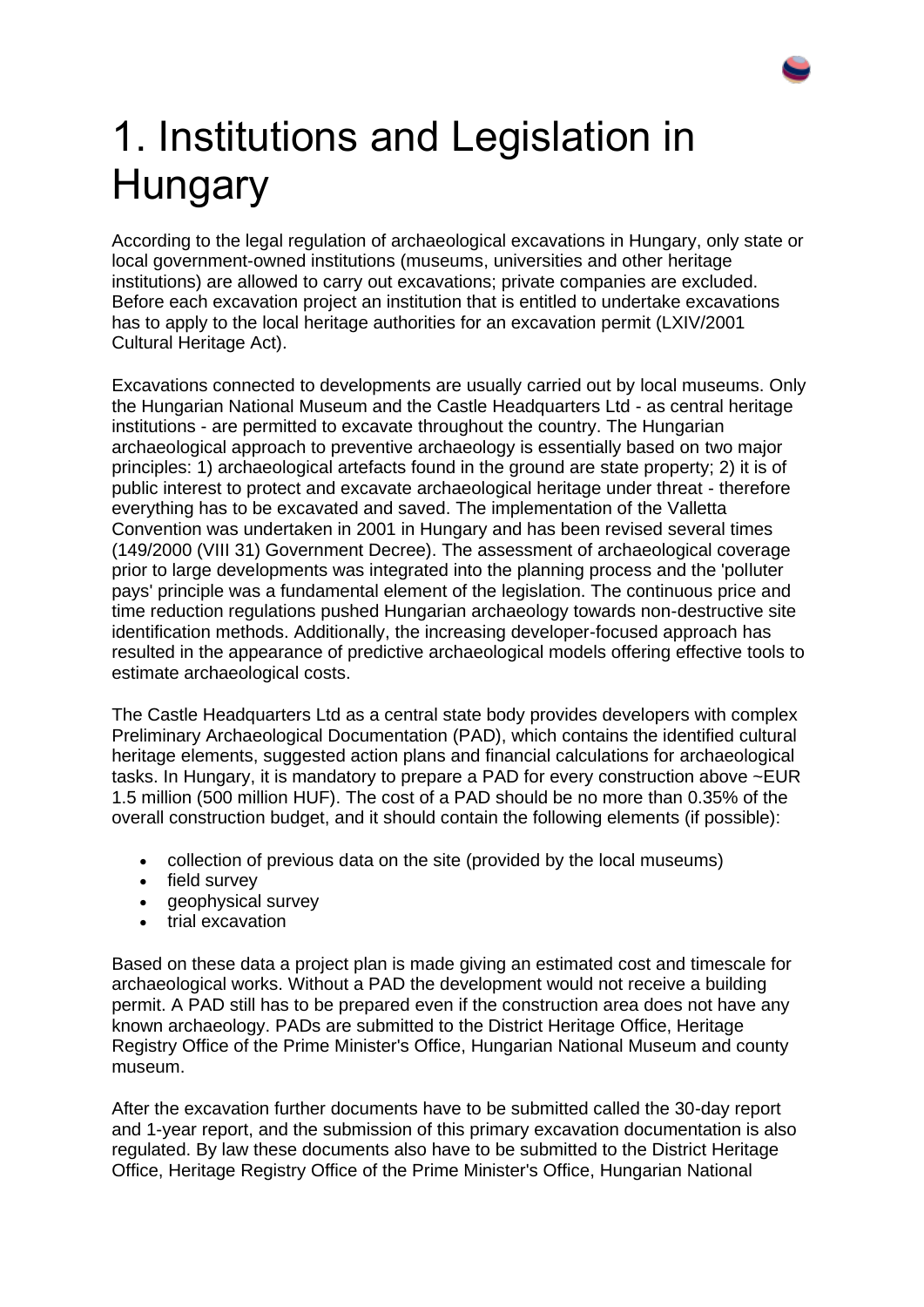

Museum, county museum and to a museum where the finds are stored. (In some cases an excavation is not carried out by the local museum, but if the finds will be stored there eventually the local museum also receives a copy of the abovementioned documentation) (27/4§ of the 68/2018 (IV.9) Government Decree).

In light of the above, the main documents of preliminary surveys (PADs) and excavations (the 30-day and 1-year report) are submitted to centralised institutions, in theory facilitating their digital archiving and accessibility. However, further documents (inventories, databases, scientific assessment, interdisciplinary analysis, photos, drawings, etc.), which are mainly created in the museum that carried out the excavation or in the museum where the material is finally stored, may not end up in the designated repositories. Instead, these documents are stored in the local museums that carried out the excavations and/or where the finds are kept. In other words, there is no officially appointed centralised hard copy and/or digital repository in Hungary where all the site documents are stored and made accessible. In this respect, there are millions of files stored in museums all over the country that are neither used nor reused and are not accessible, and without the archaeological community, or even central institutions, being aware of them.

In this system only some of the documents (PAD, 30-day and 1-year reports) are available and accessible in the central institutions to which this primary documentation has to be submitted. In this way, the site documents live completely separate lives and local museums are the only places where all the documents are kept together (and even here access is very restricted, with permission needed from the leader of the excavation).

A major problem is that digital archiving of archaeological documents is not regulated either on a national or on a local level, and only guidance exists (Kómár and Bánki [2019\)](https://intarch.ac.uk/journal/issue58/9hun/index.html#biblio). Therefore, digital data are often archived as objects rather than as computerised information. It is entirely up to the individual museums how they store or archive digital data and provide access to them. Even if digital data are archived, the archiving process does not follow any particular local or national protocol. This is a major drawback not only in terms of the FAIR principles but in terms of archiving and long-term preservation as well.

Concerning repositories with digital heritage data, the Heritage Registry Office of the Prime Minister's Office operates a public register (not publicly accessible), in which, in theory, all new metadata on archaeological sites are included. This register contains only metadata about the sites and about those documents that have to be submitted by law (see above). Nevertheless, documents are not included in the public register. Moreover, metadata are not included for additional documents, for example concerning interdisciplinary analyses or restoration etc., since central institutions have no knowledge of the existence of these further documents. Again, the information is partial and local museums are the only places where all metadata and documents are available.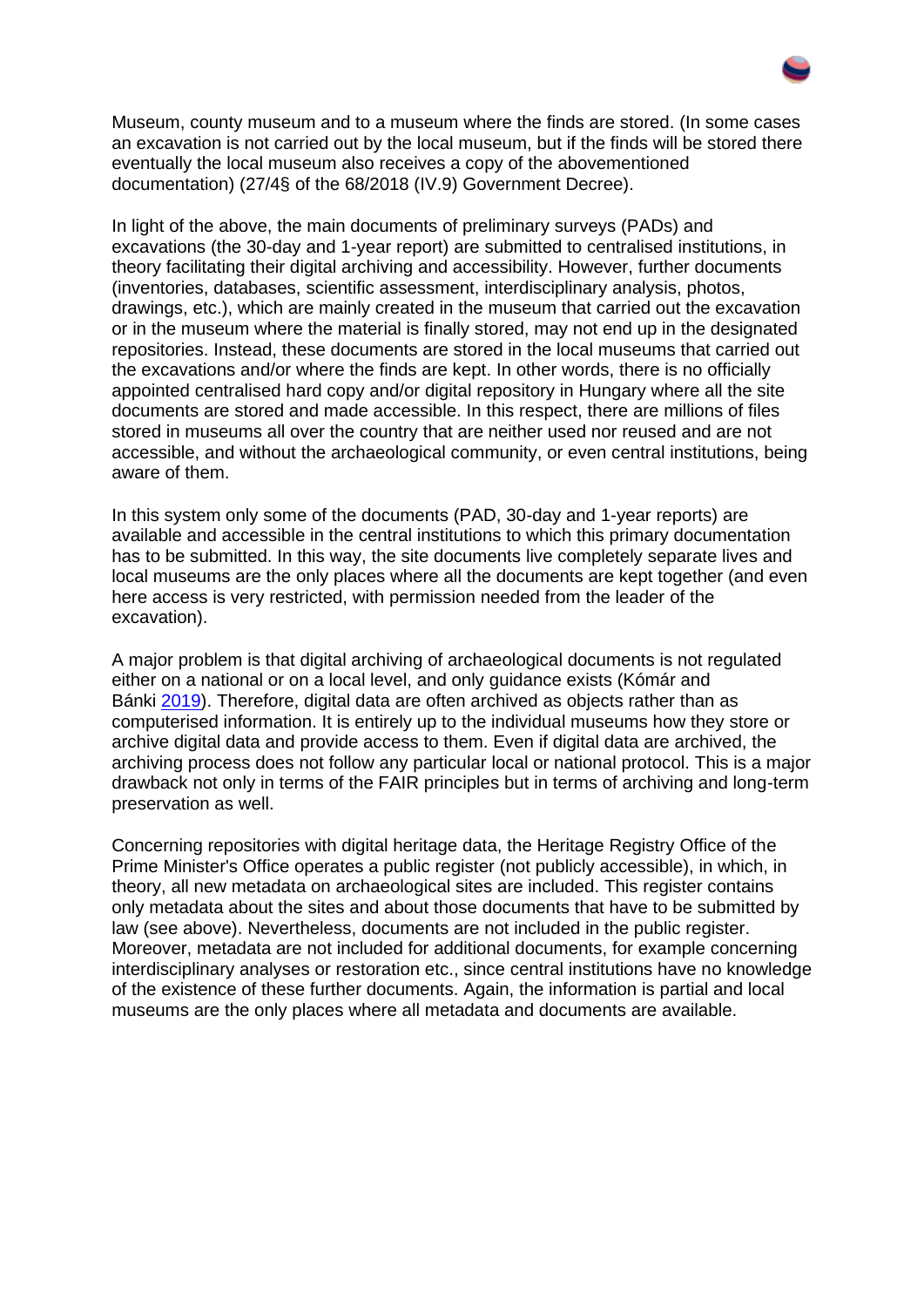

# 2. The Hungarian Archaeology Database

The only repository that includes both metadata and documents in Hungary is the [Archaeology Database of the National Museum.](https://archeodatabase.hnm.hu/en) In Hungary there has been an increasing need to provide archaeologists with an accessible online catalogue of archaeological sites, including site metadata and documentation. Open access to archaeological data is still in its infancy in Hungary, but ARIADNE and ARIADNEplus respectively made it possible for the National Museum to develop an archaeology database and continuously mobilise more and more archaeological data (Kreiter [2019\)](https://intarch.ac.uk/journal/issue58/9hun/index.html#biblio). The archaeology database provides a solution for depositing digital documents and it can serve as a national repository where documents can be stored and accessed online in one place (through access levels). Nevertheless, submitting digital documents to the archaeology database is unregulated; it is completely voluntary, although more and more researchers provide their site documentation to the database.

As discussed earlier the submission of some of the documents (PAD, 30-day and 1-year report) is regulated and by law these documents have to be submitted to several institutions. Their format (content, structure, file/folder naming conventions) is described by protocols. This should assist archiving on a national level should it become compulsory to submit them to the archaeology database, as its structure was designed in accordance with the protocols and it hosts documents.

Concerning the accessibility of data, the archaeology database has different access levels. Non-professionals (public) can access short reports of sites published in the volumes of *[Archaeological Investigations in Hungary](https://archeodatabase.hnm.hu/en/rkm)* but no other documents or spatial information on sites are accessible to the public.

Professionals may have full access to the database including access to all uploaded documents and data on sites. The purpose of the archaeology database of the National Museum is to support research, teaching and learning and, in this respect, accessibility is almost FAIR since data and documents are findable, accessible and reusable but only by professionals. However, it is a major drawback that submission is not mandatory and therefore information is partial. Interoperability of metadata is realised since the data model, descriptive concepts, terms and temporal coverage of archaeological sites became standardised (Aloia *et al*. [2017\)](https://intarch.ac.uk/journal/issue58/9hun/index.html#biblio). Interoperability of documents is restricted, since the structure and contents of the documents follow country-specific regulations.

In order to involve archaeologists and museums, and to facilitate an increase in the quality and quantity of metadata and site documents, there is a function in the database through which professionals can comment on or add metadata to any site in the database (in a controlled way). In this way the quality of data continuously improves, and since the launch of the database in May 2016 thousands of items of metadata have been corrected or added to sites. Moreover, there is a feature through which archaeologists can upload sites to the database and send documentation to be uploaded.

Even though submitting digital documents to the archaeology database is voluntary, more and more professionals are providing documents. This is an important sign of a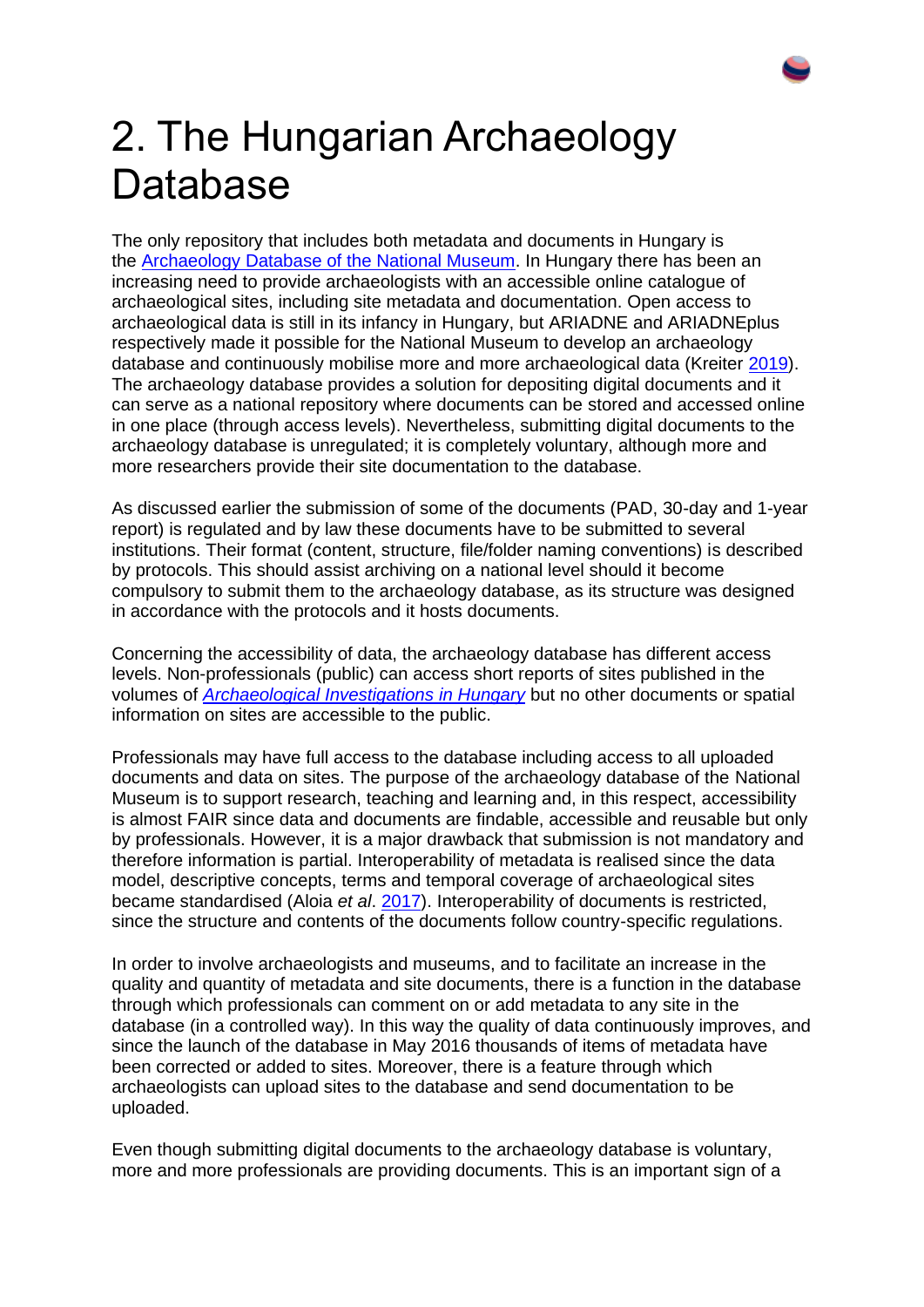paradigm shift in the Hungarian archaeology community. There is virtually no size limit for documents to be uploaded to the database and amounts of data that would be unpublishable can be stored in one place, and accessibility (through access levels), archiving and long-term preservation is also assured. The database was developed with a long-term plan in mind - to serve as a national repository for archaeological data and documentation. The Archaeology Database indeed provides a solution for keeping data and documentation in one system and can serve as a repository for other Hungarian museums as well. We encourage Hungarian archaeologists and museums to join this unprecedented endeavour to assess our national heritage and make it accessible to the research community via the Archaeology Database of the National Museum.

The main benefits of the Hungarian Archaeology Database can be summarised as follows:

- Archaeological sites are protected since sensitive data can only be accessed by professionals.
- Where available, all documents are presented together for a site (from 30-day report to interdisciplinary results). Each site has a unique URL for referencing.
- Unpublishable amounts of documentation can be uploaded for each site; there is virtually no size limit. Archiving and long-term preservation is also assured.
- The database is updated regularly with new and controlled data. Professionals can also modify site data (via a controlled process), improving data quality.

Detailed search functions allow assessment of available data and/or the planning of regional/national scientific projects.

- Sites involved in a research project can be linked together and the results can be visualised/demonstrated in the database and all the results and documentation can be accessed in a controlled manner, showing funding bodies the results of a research project.
- Online available information on the quantity and quality of the assemblages speeds up research, saves time and resources, and also speeds up the process of working with legacy sites, mobilising their data and increasing scientific exploitation.
- Hungarian professionals and museums can join the database and upload sites and documentation using a controlled process.

# 3. Conclusion

In conclusion, there is a strong need for a national digital archive for archaeological documents and the only way to move forward and promote the Archaeology Database is to mandate the submission of metadata and digital documents to the database at a national level, including all documents emerging through the assessment of the site and finds.